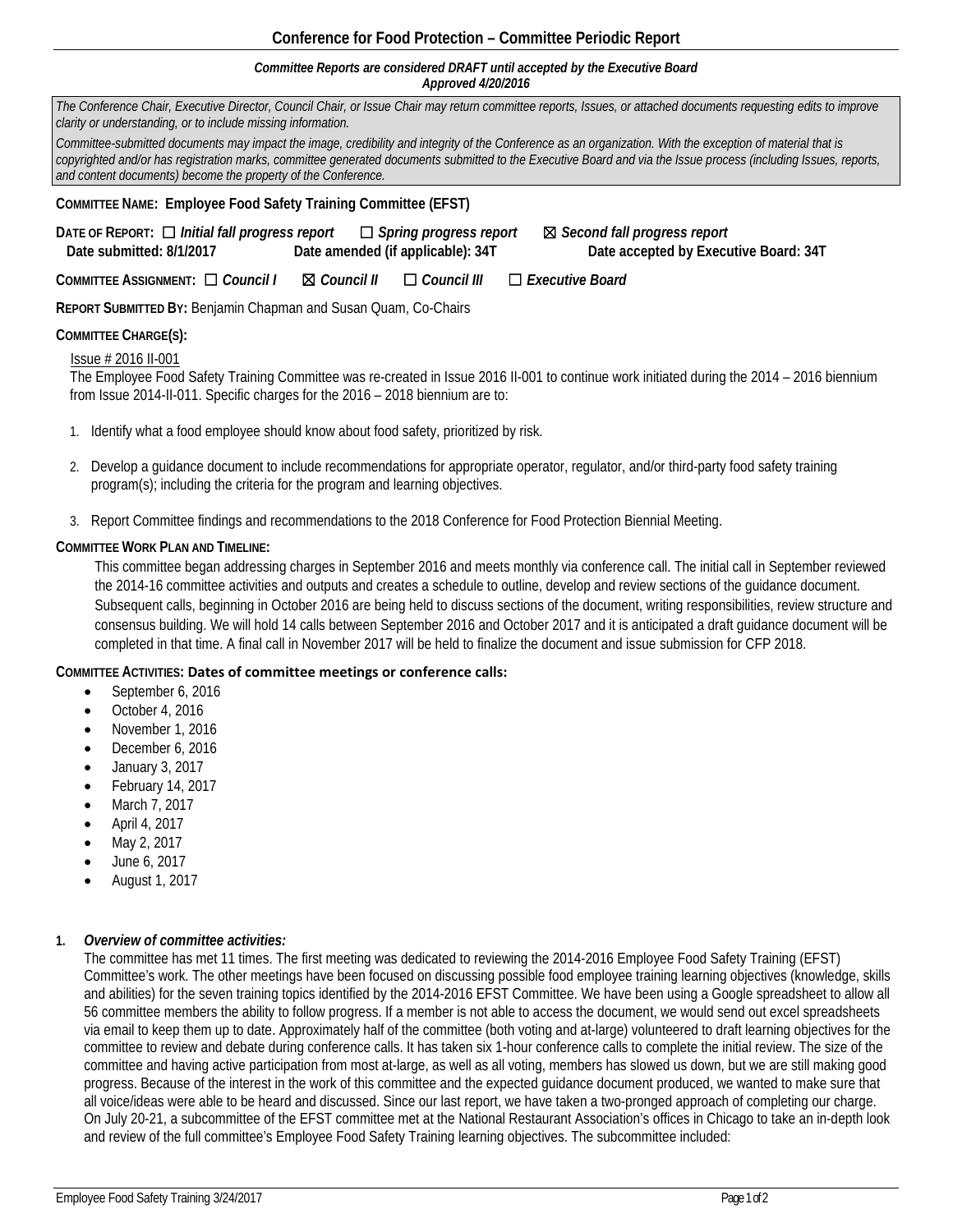*Ben Chapman Betsy Craig Ashley Eisenbeiser Emilee Follett Kathleen Gosser Jennifer Jobrack Jay Lerdel Geoff Luebkemann William Weichheit*

The subcommittee went line-by-line through the full committee created and reviewed 62 objectives. The committee, facilitated by Betsy, Jay and Emilee took an approach of kill, combine or edit. Following the pairing exercise the subcommittee assigned knowledge, skills and aspirations to the output as well as food code references. Please see the attached spreadsheet, CFP Committee-EFST-objectives-8-1-17.xlsx. This output was presented back to the full EFST committee on August 1 by the subcommittee. Discussion and consensus was achieved on many objectives and subobjectives with additional feedback due from committee members by August 15 (to be discussed Sept 6). Discussions also have happened on charge two related to insrtcutions for instructional designers, managers, operators.

# **2.** *Charges COMPLETED and the rationale for each specific recommendation:*

a. All charges are still in progress.

# **3.** *Status of charges still PENDING and activities yet to be completed:*

**a.** With the completion of face-to-face learning objective the initial review of learning objectives, we estimate 80 percent of the work needed for charges 1 and 2 has been accomplished.

# **COMMITTEE REQUESTED ACTION FOR EXECUTIVE BOARD:** ☐ x*No requested action at this time*

## **ATTACHMENTS:**

**1.** *Content Documents:*

.

**a.** *Committee Member Roster:* ☒ *See changes noted above under "requested action"* ☒ *No changes to previously approved roster*

*"Committee Members Template" (Excel) available at: www.foodprotect.org/work* 

- **b.** *Committee Generated Content Documents (OPTIONAL):* ☐ *No draft content documents submitted at this time 1. DRAFT CFP Committee EFST Objectives*
- **2.** *Supporting Attachments (OPTIONAL):* ☒ *Not applicable*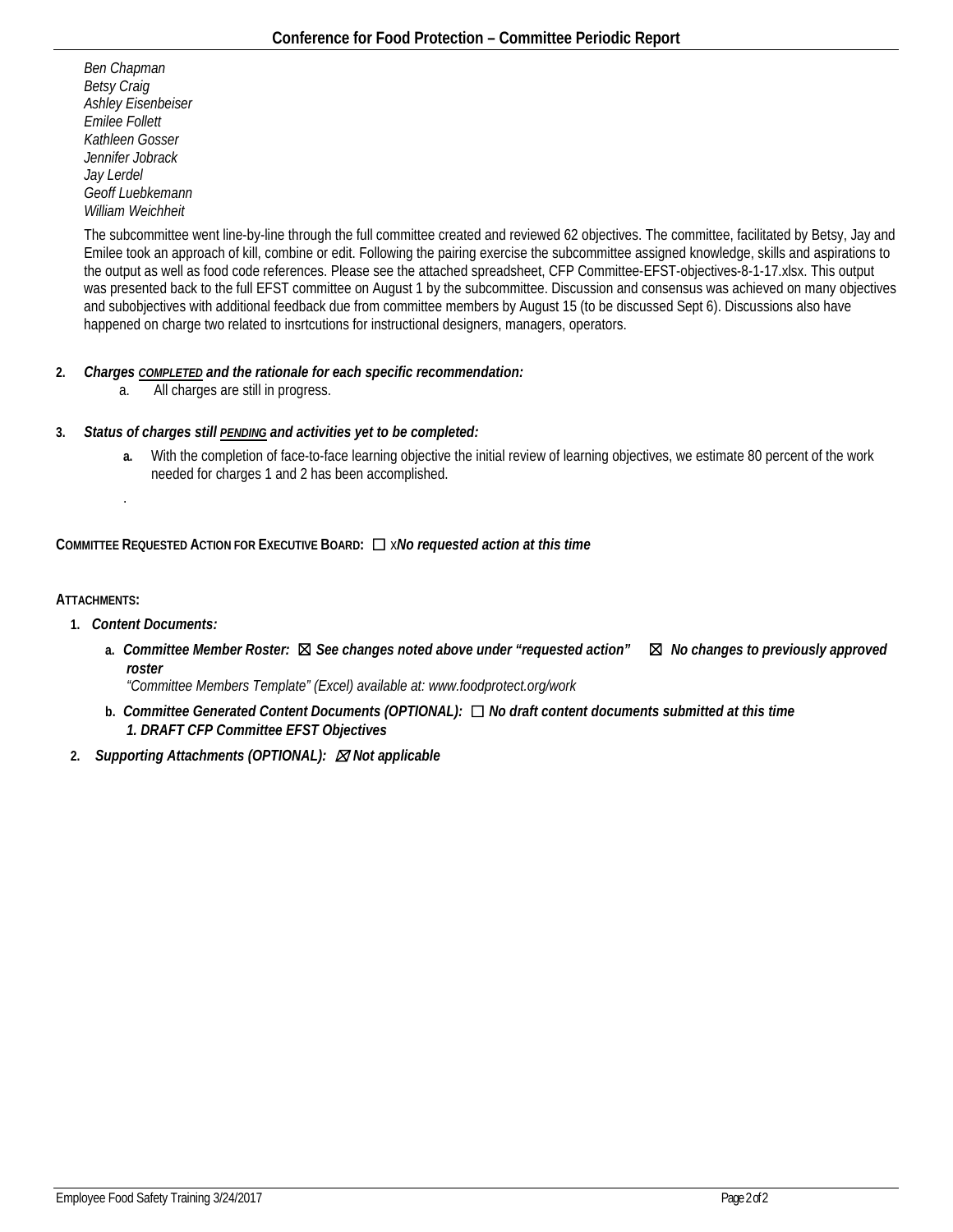| <b>Section</b> | <b>KSA</b><br><b>Type</b> | <b>Objective</b>                                                                                                                                | <b>FDA Food Code</b><br>2013                   | <b>Behaviors</b>                                                                                                                                                                                                        |                                          |
|----------------|---------------------------|-------------------------------------------------------------------------------------------------------------------------------------------------|------------------------------------------------|-------------------------------------------------------------------------------------------------------------------------------------------------------------------------------------------------------------------------|------------------------------------------|
|                |                           |                                                                                                                                                 | <b>Foundations of Food Safety</b>              |                                                                                                                                                                                                                         | define ksa                               |
| 1.1            | К                         | Describe food hazards (including physical, chemical, and<br>biological).                                                                        | Definition "Hazard"                            | Lists known food hazards as relates to employee duties.                                                                                                                                                                 | x                                        |
| 1.2            | К                         | Understand employee role in controlling food hazards and the<br>impact of their behavior on foodborne illness.                                  | Preface ii                                     | Describes relationship between employee health and hand hygiene, time and<br>temperature activities, prevention of cross-contamnation and cross-contact,<br>cleaning and sanitizing, allergen control, and food safety. | X                                        |
|                |                           |                                                                                                                                                 | <b>Employee Health</b>                         |                                                                                                                                                                                                                         |                                          |
| 2.1            | К                         | Identify symptoms, diagnoses, or illness exposure that must be<br>reported to a manager according to the FDA Food Code.                         | 2-201.11                                       | Informs manager when experiencing symptoms, diagnosis, or exposure of<br>reportable illness according to the FDA Food Code.                                                                                             | x                                        |
|                |                           |                                                                                                                                                 | <b>Personal Hygiene and Handwashing</b>        |                                                                                                                                                                                                                         |                                          |
| 3.1            | К                         | Identify the role of clean outer clothing in preventing food<br>contamination and allergen cross-contact.                                       | 2-304.11                                       | Wears clean outer clothing.                                                                                                                                                                                             |                                          |
| 3.2            | K, S                      | Identify when, where, and how to wash hands according to the<br>FDA Food Code.                                                                  | $2-103(D)$<br>2-301.12<br>2-301.14<br>2-301.15 | Washes hands according to the FDA Food Code.                                                                                                                                                                            | $\mathsf{x}$                             |
| 3.3            | S                         | Apply FDA Food Code standards for fingernails and jewelry.                                                                                      | 2-302.11<br>2-303.11                           | Applies FDA Food Code standards for fingernails and jewelry.                                                                                                                                                            | x                                        |
| 3.4            | к                         | Recognize where eating, drinking, and tobacco use is allowed.<br>Identify when to use hair restraints to avoid food contamination               | 2-401.11                                       | Eats, drinks, and smokes only in designated areas.                                                                                                                                                                      | X                                        |
| 3.5            | к                         | and which restraints are appropriate according to the FDA Food<br>Code.                                                                         | 2-402.11                                       | Wears appropriate hair restraints when necessary.                                                                                                                                                                       | x                                        |
| 3.6            | S                         | Distinguish when and how to use and replace single-use gloves<br>according to the FDA Food Code.                                                | 3-304.15                                       | Uses and replaces single-use gloves according to the FDA Food Code.                                                                                                                                                     | x                                        |
| 3.7            | К                         | Describe how to correctly cover an infected wound on the<br>hands or forearms.                                                                  | $2-201.13(1)(1-2)$                             | Covers infected wounds according to the FDA Food Code.                                                                                                                                                                  | x                                        |
| 3.8            | К                         | Identify instances when bare hand contact with food is allowed<br>according to the FDA Food Code.                                               | 3-301.11                                       | Uses bare hand contact only as permitted by the FDA Food Code.                                                                                                                                                          | x                                        |
| 3.9            | К                         | Understands that some foods will not require a pathoen kill<br>step prior to consumption.                                                       | Definitions of "Ready-to-<br>Eat"              | Explain ready-to-eat food as relates to employee duties.                                                                                                                                                                | $\mathsf{x}$                             |
| 3.10           | к                         | Identify adequate barriers to avoid bare hand contact.                                                                                          | $3-301.11(B)$                                  | Uses suitable barriers to avoid bare hand contact.                                                                                                                                                                      |                                          |
|                |                           | <b>Preventing Cross-Contamination and Allergen Cross-Contact</b>                                                                                |                                                |                                                                                                                                                                                                                         |                                          |
| 4.1            | A                         | Prevent contamination of ice for consumption.                                                                                                   | 3-304.12                                       | Stores, uses, and dispenses ice for consumption in a manner that prevents<br>contamination.                                                                                                                             | Add in<br>contamination<br>x vs. contact |
| 4.2            | A                         | Identify potential contamination events associated with<br>consumer self-service areas, specifically with respect to service<br>and ware items. | 3-306.13                                       | Notifies a person in charge when a self-service area has potentially become<br>contaminated by customers or employees.                                                                                                  | $\pmb{\mathsf{x}}$                       |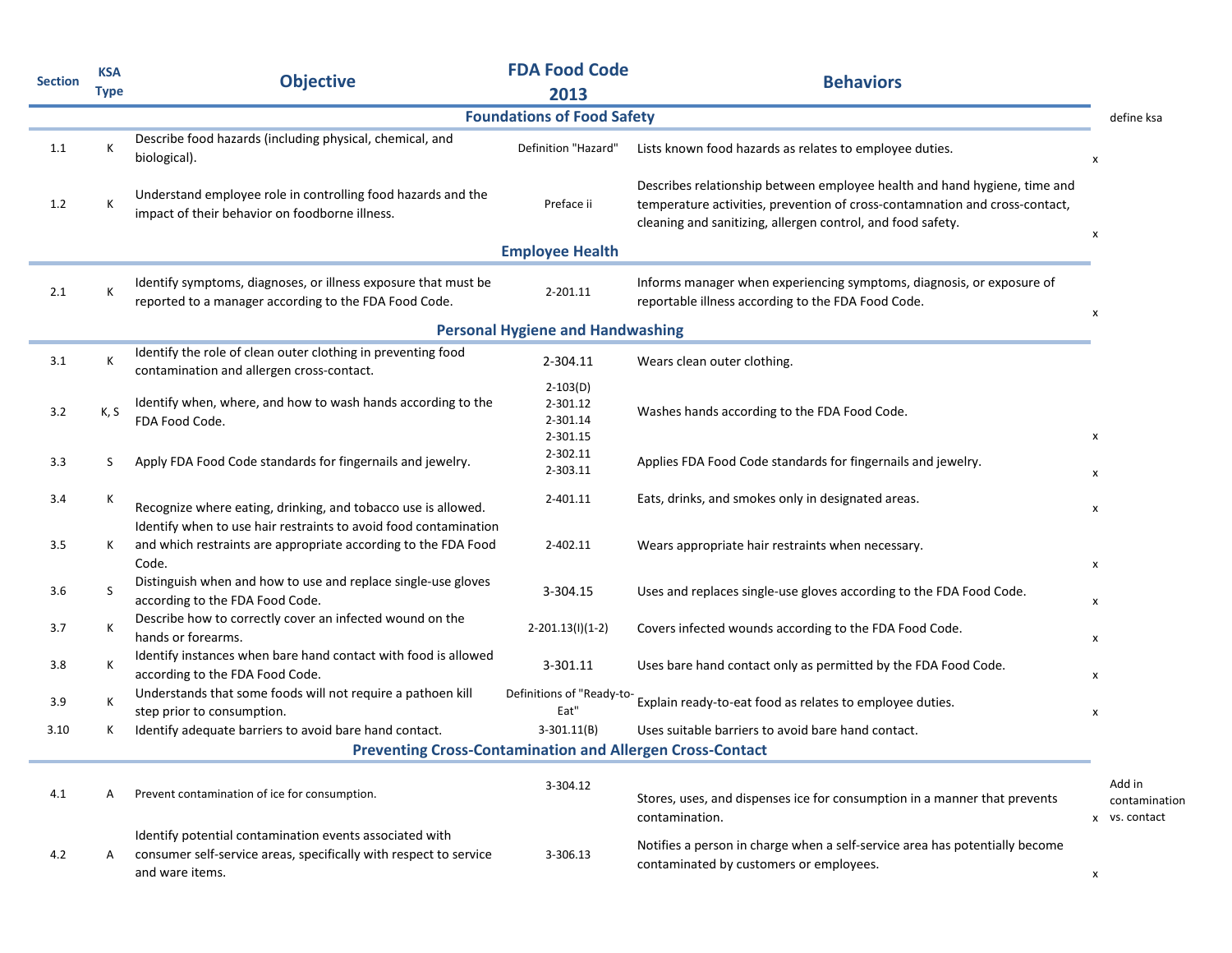| <b>Section</b> | <b>KSA</b><br><b>Type</b> | <b>Objective</b>                                                                                                                                                                                       | <b>FDA Food Code</b><br>2013                                                     | <b>Behaviors</b>                                                                                                                     |
|----------------|---------------------------|--------------------------------------------------------------------------------------------------------------------------------------------------------------------------------------------------------|----------------------------------------------------------------------------------|--------------------------------------------------------------------------------------------------------------------------------------|
| 4.3            | Α                         | Determine when to replace equipment and utensils with clean<br>and sanitized equipment and utensils; and when to clean and<br>sanitize food contact surfaces.                                          | 4-601.11<br>4-701.10<br>4-702.11                                                 | Replaces equipment and utensils with clean and sanitized utensils, and cleans<br>and sanitizes food contact surfaces, when necessary |
| 4.4            | Κ                         | Identify how to correctly store cleaned and sanitized utensils<br>and equipment.                                                                                                                       | 3-304.12                                                                         | Stores cleaned and sanitized utensils in a manner that prevents contamination.                                                       |
| 4.5            | S                         | Prevent contamination of fruits and vegetables by avoiding bare<br>hand contact after washing raw, uncut fruits and vegetables.                                                                        | 3-302.11<br>3-302.15                                                             | Washes raw, uncut fruits and vegetables prior to preparation or service and<br>avoids bare hand contact once washed.                 |
| 4.6            | S                         | Describe proper storage food to prevent contamination,<br>including location, protection, containers.                                                                                                  | 3-302.12<br>3-305.11<br>3-395.12<br><b>Allergen Control</b>                      | Properly stores food to prevent contamination.                                                                                       |
| 5.1            | К                         | Identify the major food allergens as defined by the FDA Food<br>Code 2013, which includes milk, egg, fish, crustacean shellfish,<br>tree nuts, wheat, peanuts and soybeans.                            | Definitions "Major Food<br>Allergen"                                             | Lists the major food allergens as defined by the FDA Food Code.                                                                      |
| 5.2            | Κ                         | Know that food allergens can impact job duties including<br>preparing food while controlling cross-contact; handling<br>customer information needs; and responding to suspected<br>allergic reactions. | $2 - 103 - 11(M)$                                                                | Receives training by person in charge regarding food allergen awareness.                                                             |
|                |                           |                                                                                                                                                                                                        | <b>Time and Temperature Control for Safety (TCS)</b>                             |                                                                                                                                      |
| 6.1            | K                         | Understand that some foods require time and temperature<br>control to reduce the risk of foodborne illness.                                                                                            | Definitions<br>"Time/Temperature<br>Control for Safety Food"                     | Applies time and temperature controls to TCS foods to reduce the risk of foodborne<br>illness.                                       |
| 6.2            | K                         | Define "highly susceptible population" as identified in the FDA<br>Food Code.                                                                                                                          | Definition "Highly<br>susceptible population"                                    | Define "highly susceptible population" as identified in the FDA Food Code.                                                           |
| 6.3            | Α                         | Identify how to monitor TCS food temperatures using<br>appropriate temperature measuring devices.                                                                                                      | Definition "Temperature<br>measuring device"<br>$2-103.11(G)$<br>$2 - 103.11(H)$ | Use temperature measuring devices to monitor temperatures of TCS food.                                                               |
| 6.4            |                           | Identify the appropriate cooking times and temperatures for<br>different food products to reduce the risk of foodborne illness.                                                                        | 3-401                                                                            | Applies Food Code standards to cooking food.                                                                                         |
| 6.5            | S, A                      | Apply proper methods and time/temperature combinations for<br>cooling food to reduce the risk of foodborne illness.                                                                                    | 3-501.15                                                                         | Applies Food Code standards to cooling food.                                                                                         |
| 6.6            | A                         | Apply corrective action to food that has fallen outside<br>time/temperature control.                                                                                                                   | $3-501.18(A)(1)$                                                                 | Applies proper corrective action to food that has fallen outside<br>time/temperature control.                                        |
| 6.7            | Κ                         | Identify methods for safely thawing food according to the FDA<br>Food Code.                                                                                                                            | 3-501.13                                                                         | Applies Food Code standards to thawing food.                                                                                         |